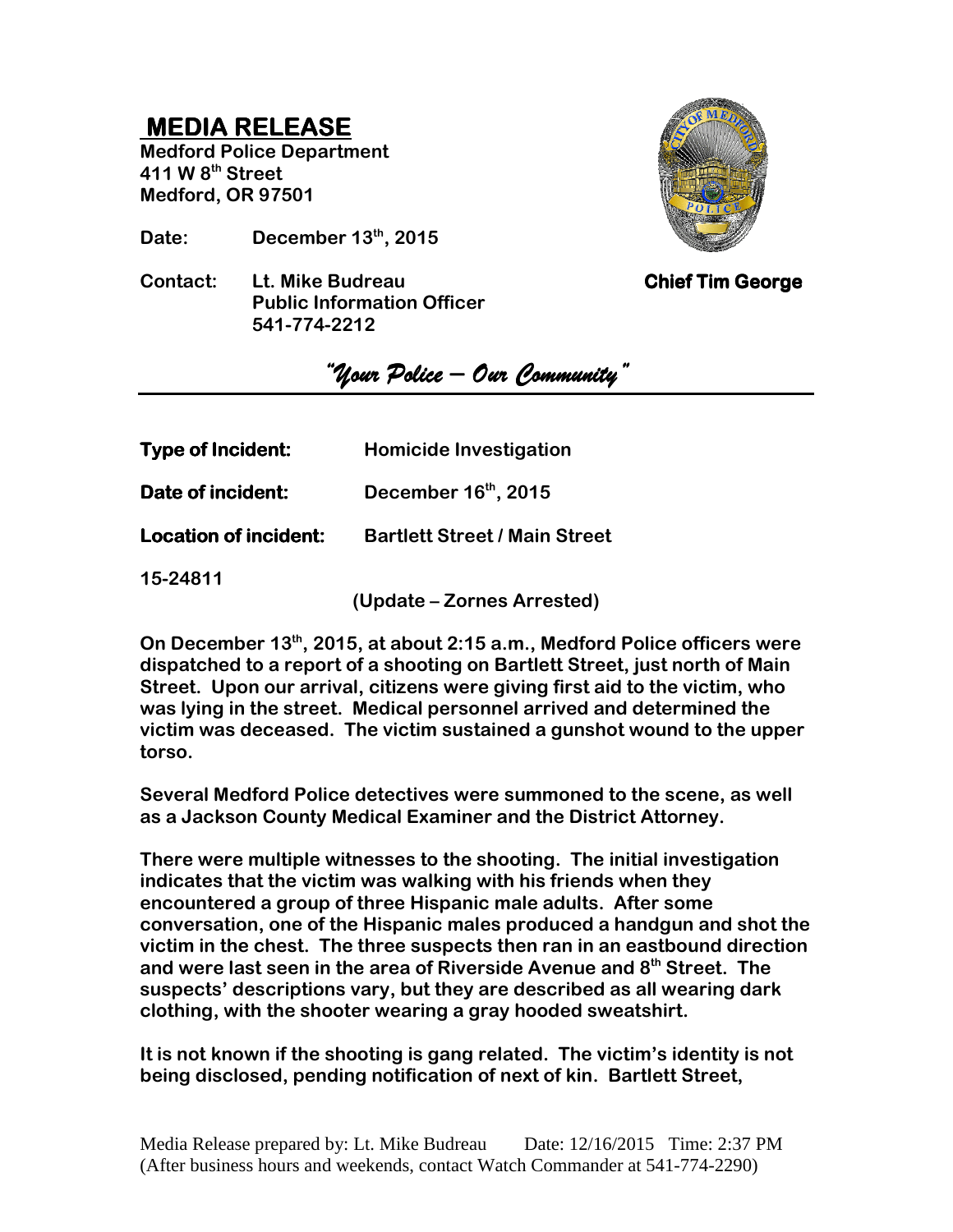**between Main Street and Middleford Alley is currently closed, but should be back open later today.** 

**Anyone with information is asked to contact Medford Police at 770-4783.** 

**Update – Victim Identified** 

**Next of kin have been notified and the victim is identified as:** 

**Deleon, Isaac, 27 years old Resident of Central Point, Oregon** 

**Update December 15, 2015 – 3:00 p.m.** 

**Detectives have been able to identify all three of the suspects in this case. Two of the suspects have been interviewed and the third remains outstanding.** 

**Detectives located video surveillance in the downtown area capturing the three suspects both prior to and after the homicide. Detectives were able to identify all of the subjects. Two were located and interviewed. They have not been charged with crime.** 

**The investigation has identified the outstanding suspect as Shane Anthony Zornes, 25 years old, who goes by the nickname, "Scarface." Zornes is believed to the shooter in the homicide. Zornes is from the Spokane, Washington, area and has no local police contacts.** 

**On December 14th, at around noon, Detectives learned that Zornes was staying at the Motel 6 on Biddle Road. However, by the time police arrived, they had just missed him. While canvassing the area, police located a witness who advised a subject matching Zornes' description had tried to sell him two handguns. This occurred in the parking lot of Witham's Restaurant. Police searched the area extensively but could not locate Zornes.** 

**Arrest warrants have been issued for Zornes and he remains outstanding. He should be considered armed and dangerous. Police believe he has very limited resources here in Medford and may be approaching strangers to get a ride, use their phone, and sell his guns. We believe he may be trying to get back to Washington. Police are looking to talk to anyone who has contact with Zornes.**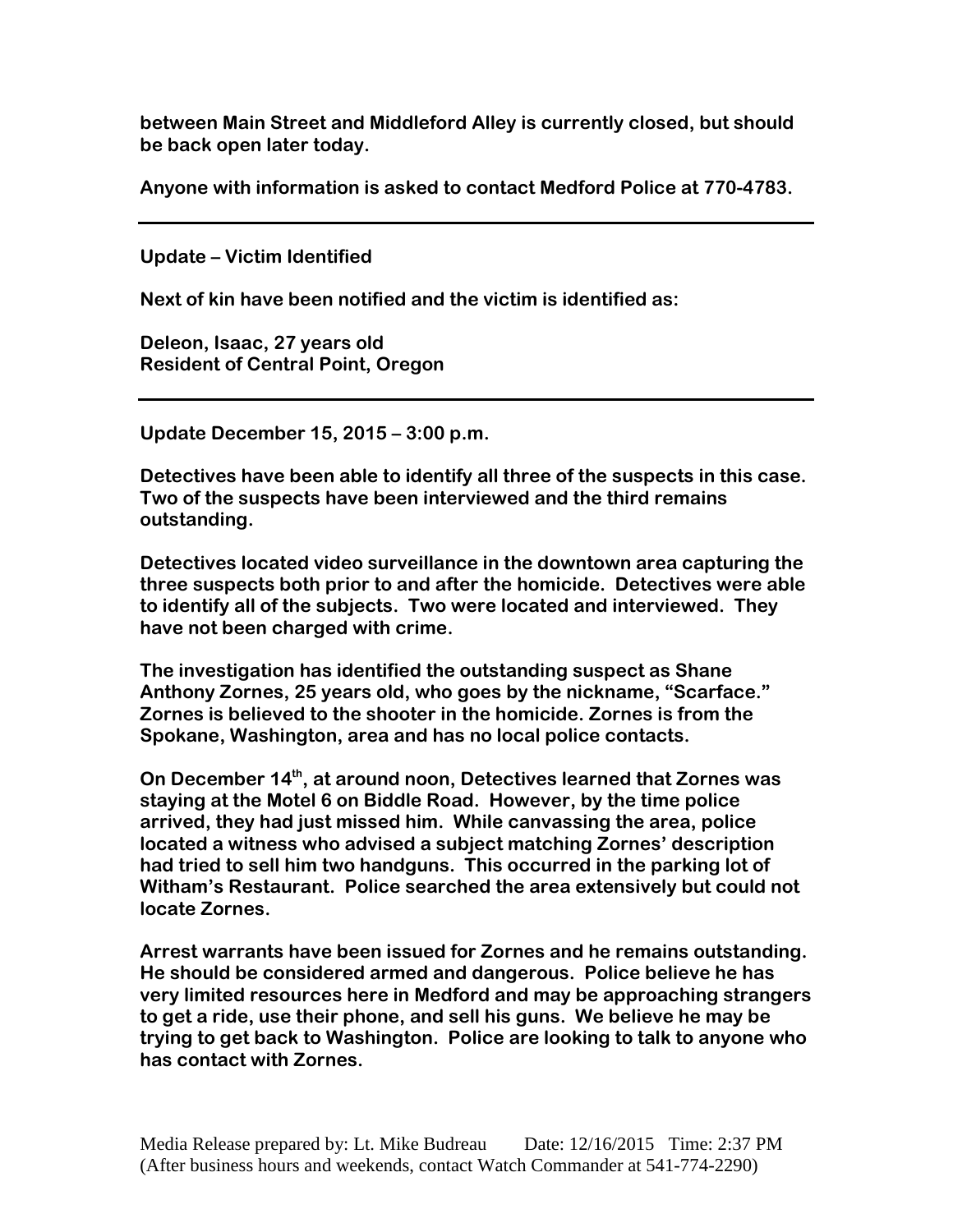**Zornes was last seen wearing a black beanie, black hooded jacket, black gloves and blue jeans. He had the same facial hair as the photo and also has a noticeable scar above his left eye.** 

**Anyone with information on the whereabouts of Zornes should call 911.** 

**The investigation does not indicate any gang ties. The case will be presented to a Grand Jury later today.** 

**Suspect:** 

**Zornes, Shane Anthony, aka "Scarface" 25 years old 5'11" 200 lbs, brown hair, blue eyes Multiple tattoos, noticeable scar above left eye** 

**Update – December 16, 2015. Accomplice Arrested.** 

**Approximately 30 minutes after the homicide was first reported, a Medford Police officer responded to a report of a suspicious subject walking in the area of Crater Lake Avenue and Bennett Street. The caller believed the subject could be involved in the homicide based on description.** 

**The officer contacted male and found him to be Ruben Escareno Marmolejo, 30 years old. He had a warrant for his arrest, out of the state of Washington. He was arrested without incident. He was questioned about his possible involvement in the homicide and ultimately lodged in jail on the warrant only.** 

**Further investigation revealed that Marmolejo was with Zornes at the time of shooting and police believe that he not only conspired with Zornes to shoot Deleon, but also directed him to do it. Police also determine that Marmolejo and Zornes travelled from Washington to Oregon together.** 

**Today, charges were added to Marmolejo, who was still in custody on the Washington warrant.** 

**At this point, the investigation has failed to reveal any criminal culpability on the third subject who was with Zornes and Marmolejo. He was interviewed and released.**